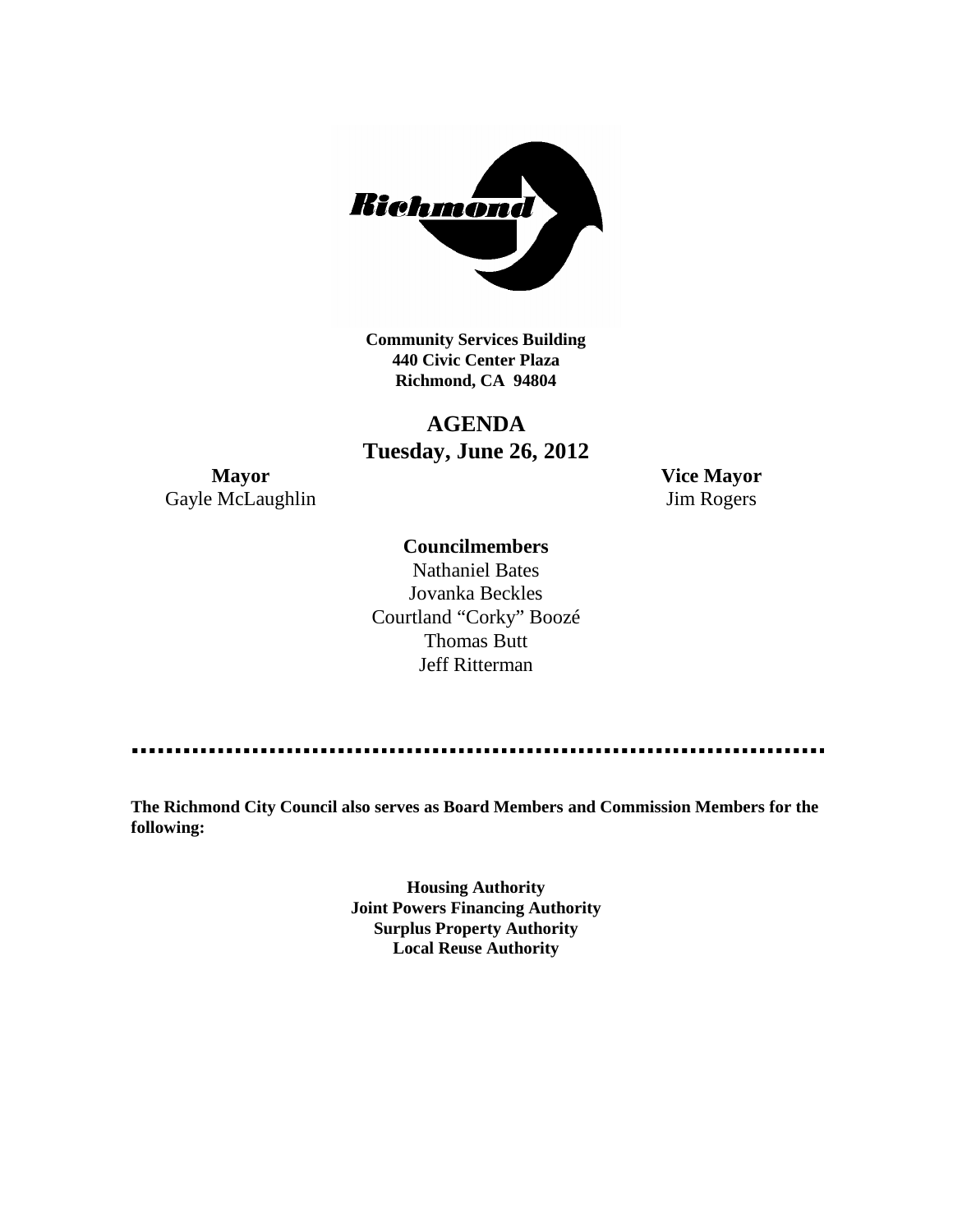# **MEETING PROCEDURES**

The City of Richmond encourages community participation at its City Council meetings and has established procedures that are intended to accommodate public input in a timely and time-sensitive way. As a courtesy to all members of the public who wish to participate in City Council meetings, please observe the following procedures:

**PUBLIC COMMENT ON AGENDA ITEMS:** Anyone who desires to address the City Council on items appearing on the agenda must complete and file a pink speaker's card with the City Clerk **prior** to the City Council's consideration of the item. Once the City Clerk has announced the item and discussion has commenced, no person shall be permitted to speak on the item other than those persons who have submitted their names to the City Clerk. Your name will be called when the item is announced for discussion. **Each speaker will be allowed TWO (2) MINUTES to address the City Council on NON-PUBLIC HEARING items listed on the agenda.**

**OPEN FORUM FOR PUBLIC COMMENT:** Individuals who would like to address the City Council on matters not listed on the agenda or on **Presentations, Proclamations and Commendations, Report from the City Attorney, or Reports of Officers** may do so under Open Forum. All speakers must complete and file a pink speaker's card with the City Clerk **prior** to the commencement of Open Forum. **The amount of time allotted to individual speakers shall be determined based on the number of persons requesting to speak during this item. The time allocation for each speaker will be as follows: 15 or fewer speakers, a maximum of 2 minutes; 16 to 24 speakers, a maximum of 1 and one-half minutes; and 25 or more speakers, a maximum of 1 minute.**

#### **SPEAKERS ARE REQUESTED TO OCCUPY THE RESERVED SEATS IN THE FRONT ROW BEHIND THE SPEAKER'S PODIUM AS THEIR NAME IS ANNOUNCED BY THE CITY CLERK.**

**CONSENT CALENDAR:** Consent Calendar items are considered routine and will be enacted, approved or adopted by one motion unless a request for removal for discussion or explanation is received from the audience or the City Council. A member of the audience requesting to remove an item from the Consent Calendar must complete and file a speaker's card with the City Clerk **prior to the City Council's consideration of Agenda Review.** An item removed from the Consent Calendar may be placed anywhere on the agenda following the City Council's agenda review.

Any law enforcement officer on duty or whose service is commanded by the presiding officer shall be Sergeant-at-Arms of the Council meetings. He/she, or they, shall carry out all orders and instructions given by the presiding officer for the purpose of maintaining order and decorum at the Council meetings (City Council Rules of Procedure and Order Section III F, RMC Section 2.12.030).

**\*\*\*\*\*\*\*\*\*\*\*\*\*\*\*\*\*\*\*\*\*\*\*\*\*\*\*\*\*\*\*\*\*\*\*\*\*\*\*\*\*\*\*\*\*\*\*\*\*\*\*\*\*\*\*\*\*\***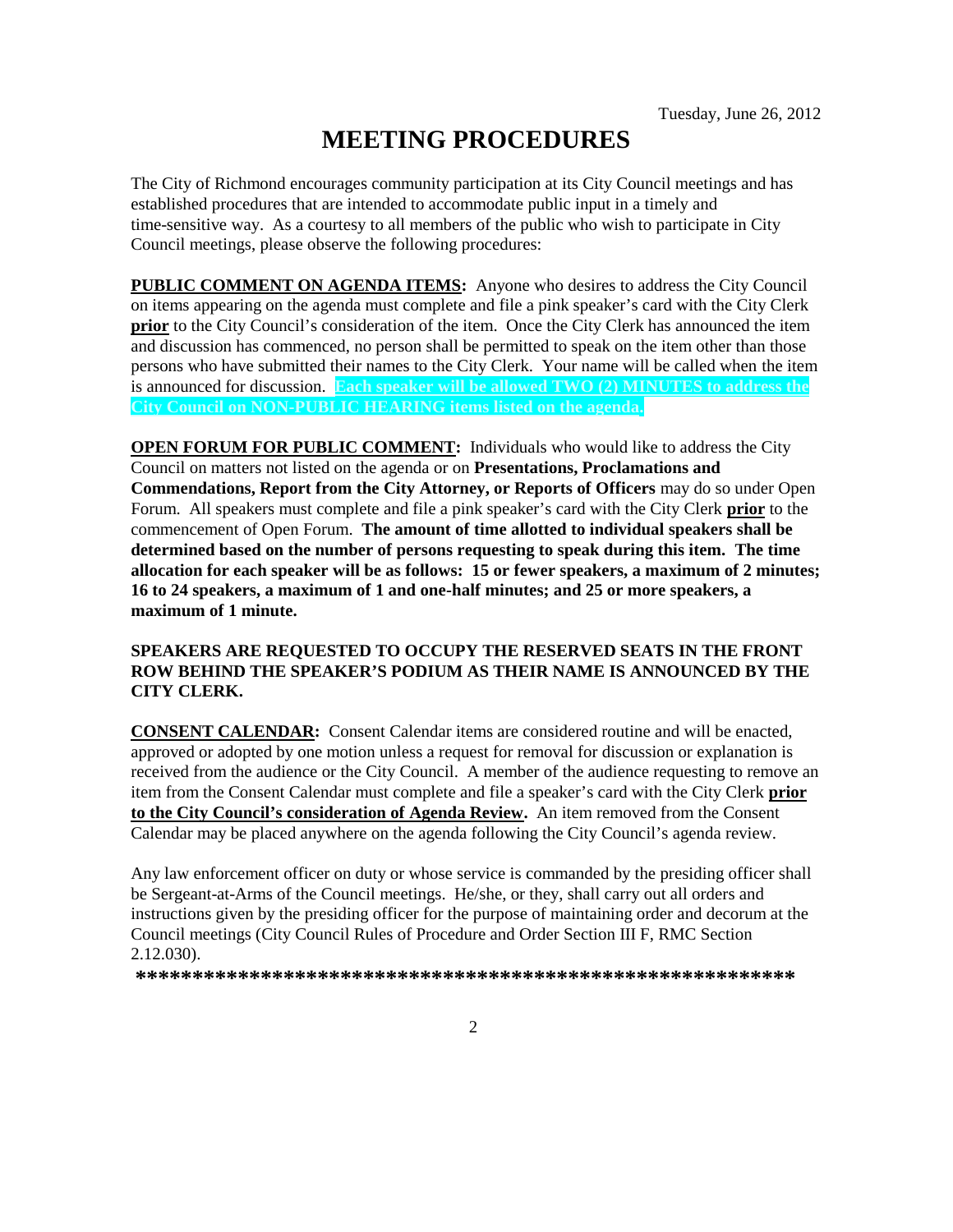# **EVENING OPEN SESSION**

## 5:30 p.m.

# **A. ROLL CALL**

#### **B. PUBLIC COMMENT**

# **C. ADJOURN TO CLOSED SESSION**

# **CLOSED SESSION**

Shimada Room of the Community Services Building

#### **A. CITY COUNCIL**

## **A-1.** CONFERENCE WITH LABOR NEGOTIATORS (Government Code Section 54957.6):

City designated representative(s): Bill Lindsay, Lisa Stephenson, and Bruce Soublet

Employee organization or unrepresented employee(s): SEIU Local 1021; IFPTE Local 21; Richmond Police Officers Association (RPOA); Richmond Police Management Association (RPMA); International Association of Fire Fighters Local 188 (IAFF); and Richmond Fire Management Association (RFMA)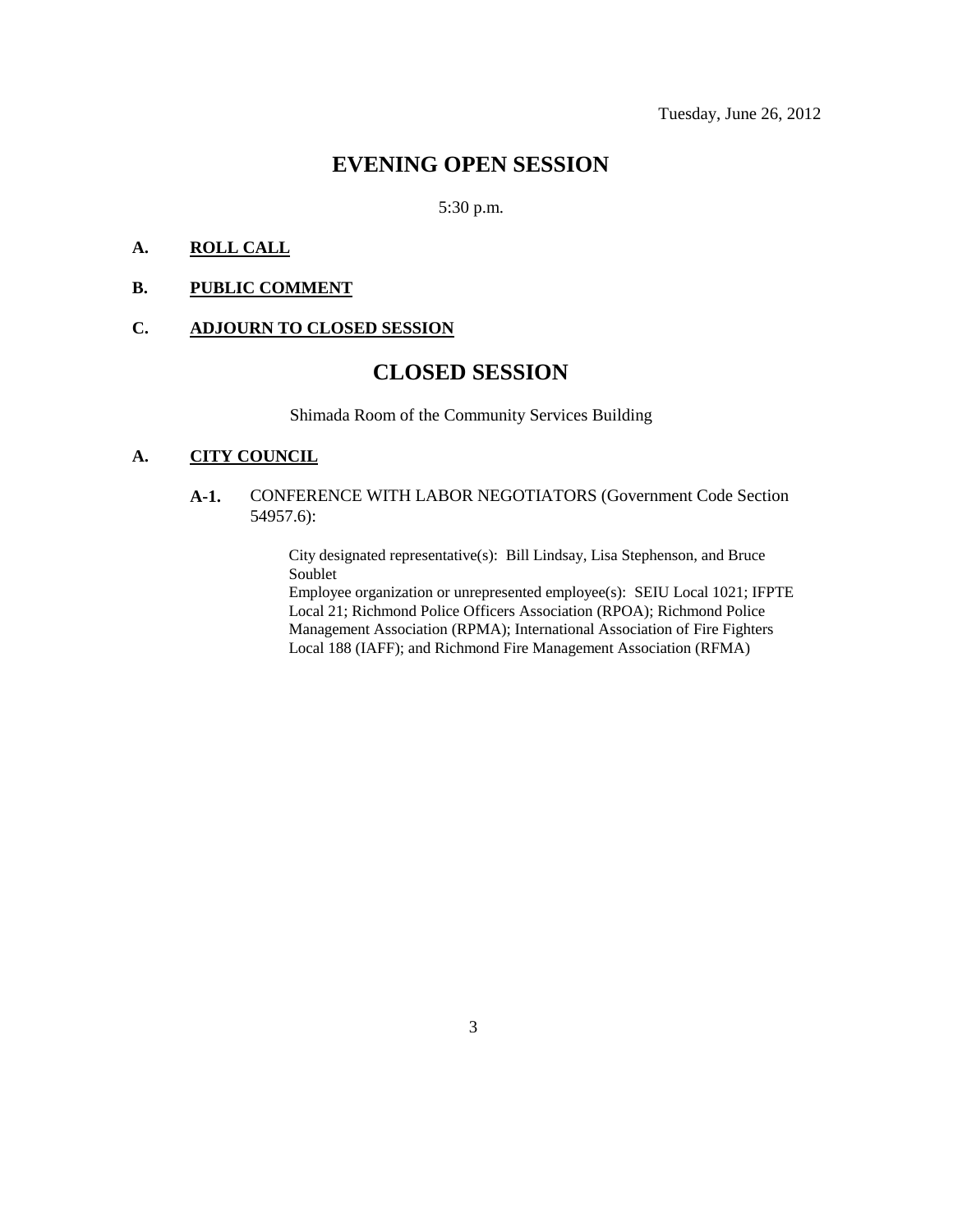# **SPECIAL MEETING OF THE RICHMOND HOUSING AUTHORITY**

6:25 p.m.

- **A. PLEDGE TO THE FLAG**
- **B. ROLL CALL**
- **C. STATEMENT OF CONFLICT OF INTEREST**
- **D. AGENDA REVIEW**

## **E. OPEN FORUM FOR PUBLIC COMMENT**

#### **F. HOUSING AUTHORITY CONSENT CALENDAR**

**F-1.** ADOPT a resolution approving the Housing Authority's Fiscal Year 2012-2013 Operating Budget in the amount of \$31,227,335 of proposed revenues, with total proposed expenditures of \$30,005,953 - Richmond Housing Authority (Tim Jones 621-1310).

# **G. ADJOURNMENT**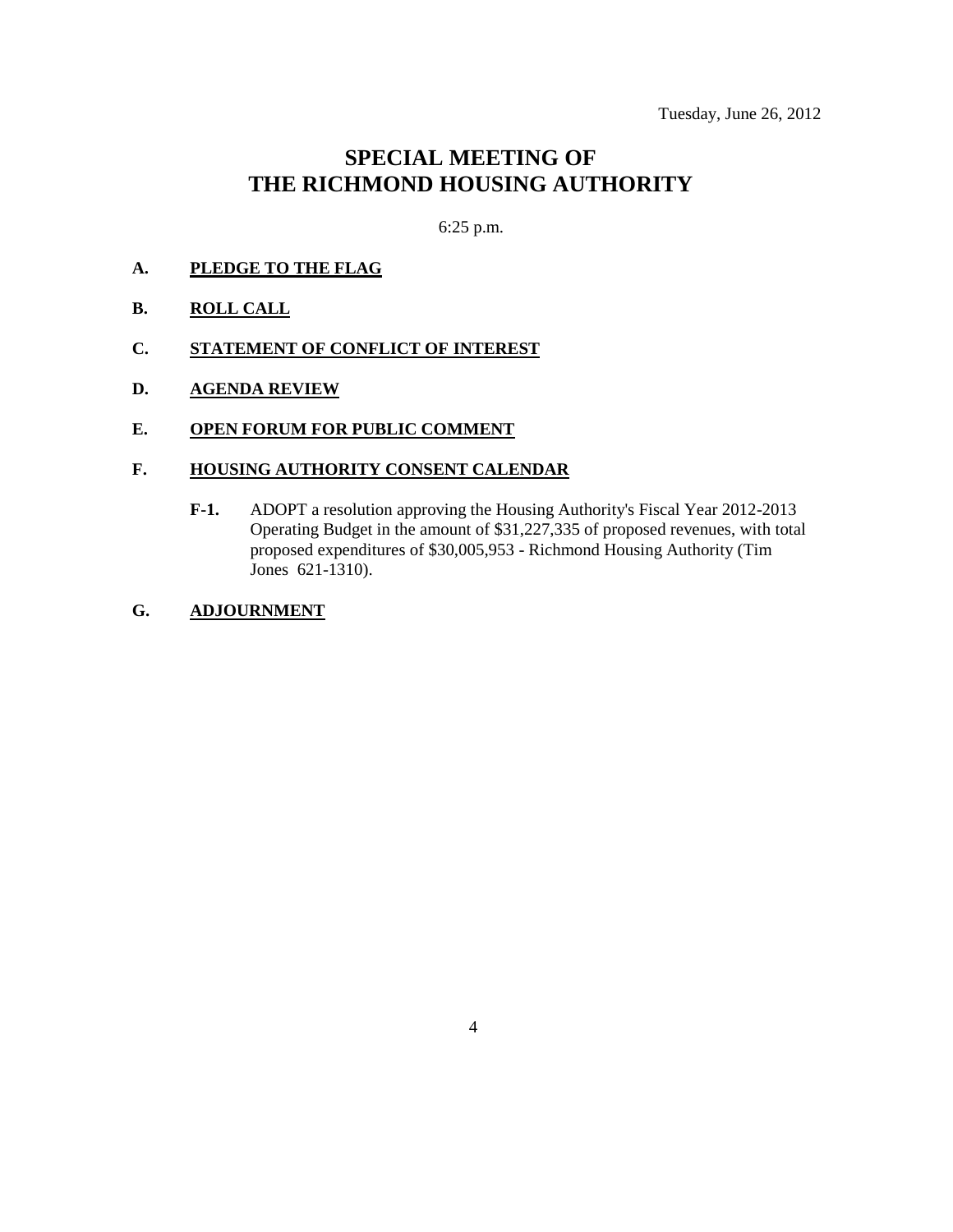# **SPECIAL MEETING OF THE CITY OF RICHMOND AS SUCCESSOR AGENCY FOR THE RICHMOND COMMUNITY REDEVELOPMENT AGENCY/RICHMOND CITY COUNCIL**

6:30 p.m.

## **A. ROLL CALL**

### **B. READING OF THE CODE OF ETHICS**

- **C. STATEMENT OF CONFLICT OF INTEREST**
- **D. AGENDA REVIEW**
- **E. OPEN FORUM FOR PUBLIC COMMENT**

#### **F. PRESENTATIONS, PROCLAMATIONS, AND COMMENDATIONS**

**F-1.** PRESENTATION of a proclamation to Jan Schilling for her extraordinary work as Executive Director of Weigh of Life, a highly successful non-profit dedicated to helping Richmond residents improve their lifestyle through nutrition, education, fitness, and social support - Mayor McLaughlin (620-6503).

#### **G. REPORT FROM THE CITY ATTORNEY OF FINAL DECISIONS MADE AND NON-CONFIDENTIAL DISCUSSIONS HELD DURING CLOSED SESSION**

#### **H. CITY COUNCIL CONSENT CALENDAR**

- **H-1.** ADOPT a resolution approving the Fiscal Year 2011/12 2015/16 Five-Year Financial Plan (This item was reviewed and recommended for approval by the Finance Committee at its May 4, 2012, meeting) - Finance Department (James Goins 620-6740).
- **H-2.** APPROVE the amended 2012/2013 North Richmond Waste and Recovery Mitigation Fee Expenditure Plan through September 30, 2012, and the Memorandum of Understanding between the City of Richmond and Contra Costa County regarding the Solid Waste Transfer Facility Host Community Mitigation Fees (effective July 1, 2012) - City Manager's Office (Bill Lindsay 620-6512).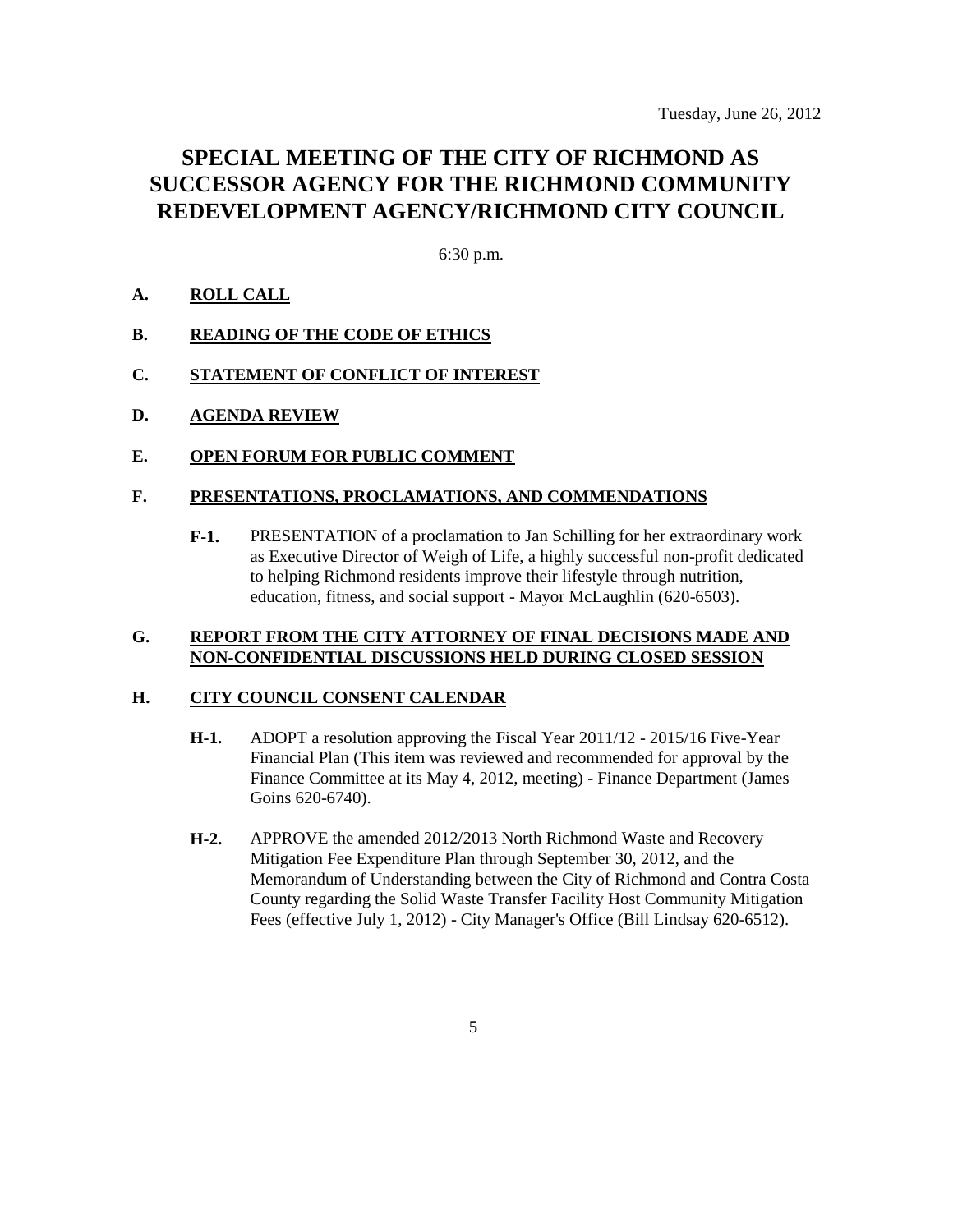- **H-3.** APPROVE and AUTHORIZE the city manager, or his designee, to execute a fourth amended Interagency Agreement with the County of Contra Costa, to increase the payment limit by \$596,463.54 from \$1,560,860.27 to \$2,157,323.81, and extend the term from July 1, 2012, to September 30, 2013, in order to pay the City for continued assistance and staffing to the North Richmond Mitigation Fee Committee and to jointly administer the implementation of the City/County approved Expenditure Plans - City Manager's Office (Bill Lindsay 620-6512).
- **H-4.** APPROVE the purchase of a hardware upgrade to the current control room switching system from Media Solutions in an amount not to exceed \$47,815.97 - Information Technology (Sue Hartman 620-6874).
- **H-5.** APPROVE a contract with Allied Defense Recycling LLC to remove and dispose of two tugs abandoned at the Point Potrero Marine Terminal in an amount not to exceed \$320,000 - Port Department (Jim Matzorkis 215-4600).
- **H-6.** APPROVE an agreement with the Contra Costa District Attorney's Office to continue providing one of two Assistant District Attorneys assigned to, and housed within, the Richmond Police Department for the Police-Prosecutor Liason Program, to assist in the preparation and review of criminal cases, as well as for other services, at a cost not to exceed \$450,000 (\$200,000 per year, for a three-year term from April 1, 2011, to June 30, 2013) - Police Department (Chief Chris Magnus 621-1802). *This item was continued from the June 19, 2012, meeting.*
- **H-7.** APPROVE a legal services agreement with Trisha A. Aljoe to provide continued legal services with respect to the Police Department in connection with code enforcement activities, drug house abatement matters, and general legal matters, in the amount of \$175,000 and with a term from July 1, 2012, through June 30, 2013 (This item was reviewed and recommended for approval by the Finance Committee at its June 1, 2012, meeting) - City Attorney's Office (Bruce Reed Goodmiller 620-6509). *This item was continued from the June 19, 2012, meeting.*
- **H-8.** APPOINT Councilmember Tom Butt to be the Richmond representative to the Marin Energy Authority Board and authorize Councilmember Butt to advocate for raising the issue of subsidizing Power Charge Indifference Adjustment (PCIA) charges to render no economic harm to Richmond's low-income/CARE customers at his first meeting of the Board, proposing that this subsidy come from the additional revenue brought into Marin Clean Energy by Richmond - Mayor McLaughlin (620-6503). *This item was continued from the June 19, 2012, meeting.*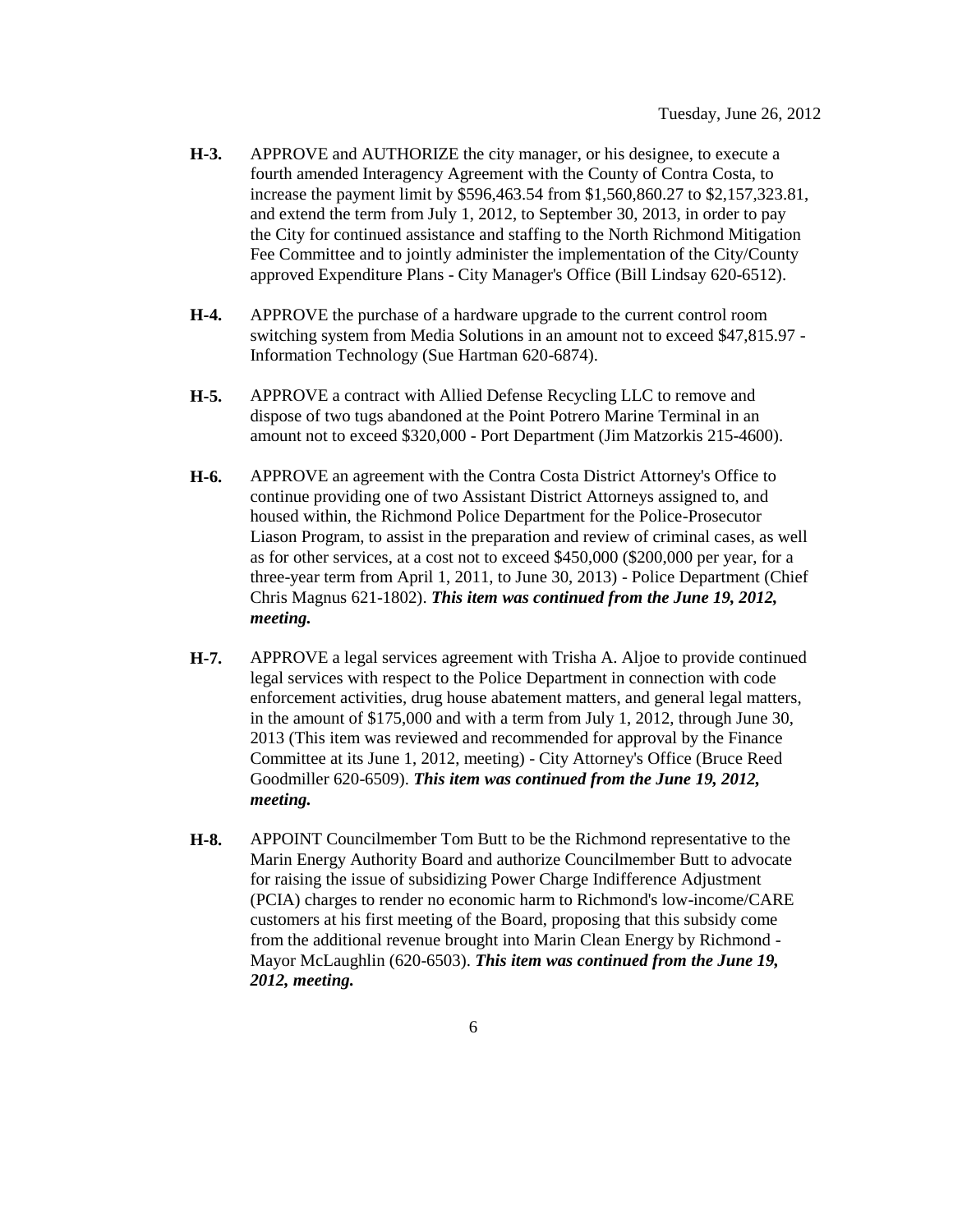**H-9.** ADOPT an ordinance (second reading) amending Richmond Municipal Code Chapter 9.24 entitled "Animals" such that the term "guardian" is used in lieu of "owner" to more accurately describe the relationship between a person and an animal - Councilmember Ritterman (620-6636).

# **I. STUDY SESSION**

- **I-1.** ACCEPT the Annual Report from the Richmond Convention and Visitors Bureau (RCVB) - City Manager's Office (Bill Lindsay 620-6512/Janet Johnson 307-8131).
- **I-2.** RECEIVE a presentation from the Family Acceptance Project to promote the well-being of lesbian, gay, bisexual, and transgender (LBGT) youth through support and acceptance from their family, peers, and community - Councilmember Beckles (620-6568).
- **I-3.** RECEIVE a presentation from the U.S. Environmental Protection Agency on the status of the cleanup of the United Heckathorn Superfund Site - City Manager's Office (Bill Lindsay 620-6512).

# **J. STUDY AND DIRECTION TO STAFF SESSION**

- **J-1.** RECEIVE a presentation from Jordan Simmons, Executive Director of the East Bay Center for the Performing Arts, and APPROVE the first amendment to loan documents with the East Bay Center for the Performing Arts (EBC) to amend the Bridge Loan and Promissory Note by: (1) eliminating interest payment obligations; (2) requiring repayment within ten (10) days of receipt of capital from EBC's capital campaign; and (3) extending the repayment maturity date to no later than June 30, 2016 - Finance Department (James Goins/Antonio Banuelos 620-6741).
- **J-2.** PRESENTATION by RecycleMore on the West Contra Costa County Household Hazardous Waste Mobile Collection Program for seniors and disabled residents - Councilmember Boozé (620-6593).
- **J-3.** RECEIVE a presentation on the San Francisco Bay Trail Connection (Point Richmond to the Richmond-San Rafael Bridge Bay Trail) Project and PROVIDE direction to staff on the consensus alignment - Engineering Services Department (Edric Kwan 621-1825).